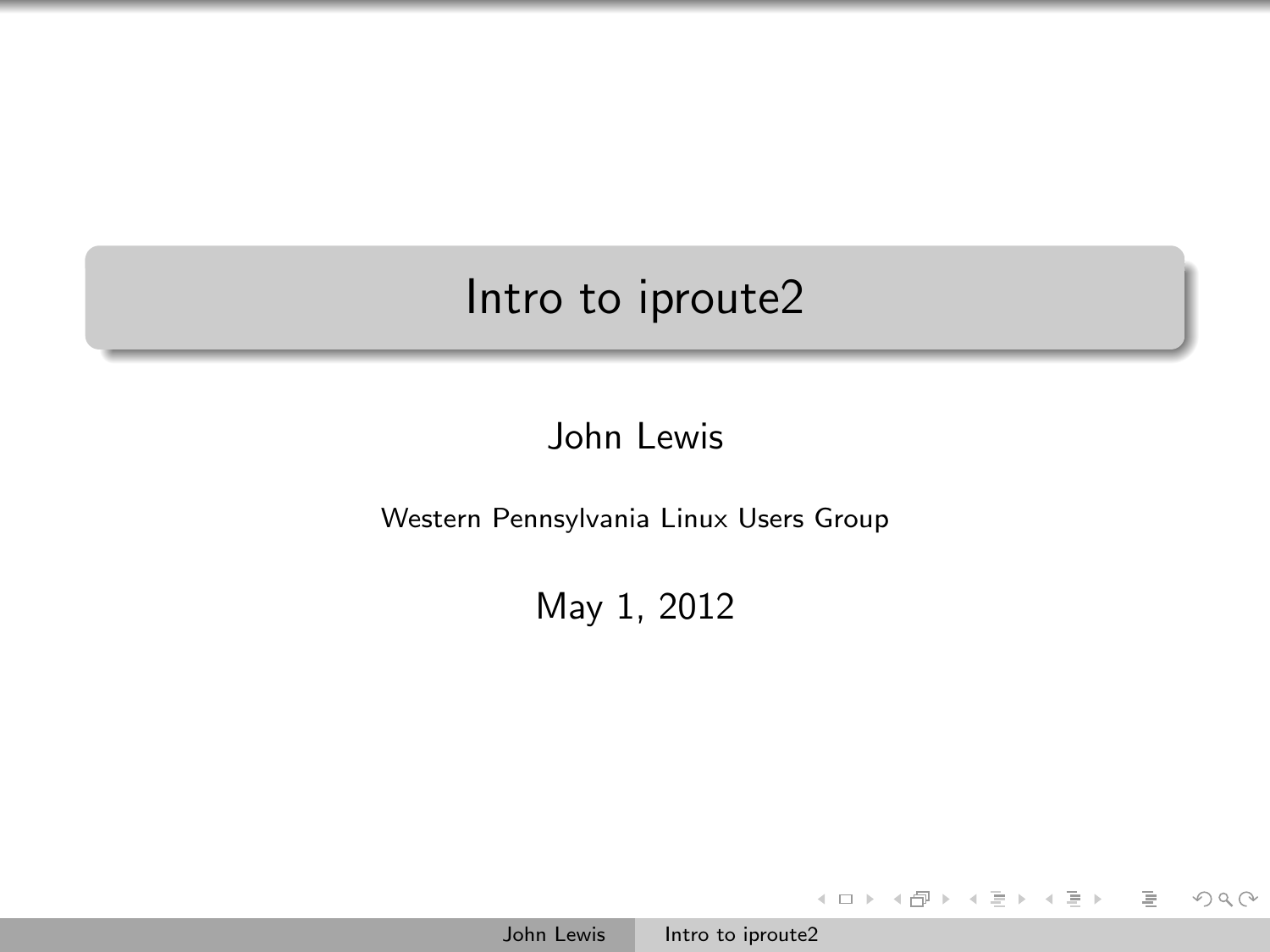iproute2 is a collection of utilities for controlling TCP/IP networking in Linux

イロト イ部 トイモト イモト

 $\equiv$ 

 $\mathcal{L} \subset \mathcal{L}$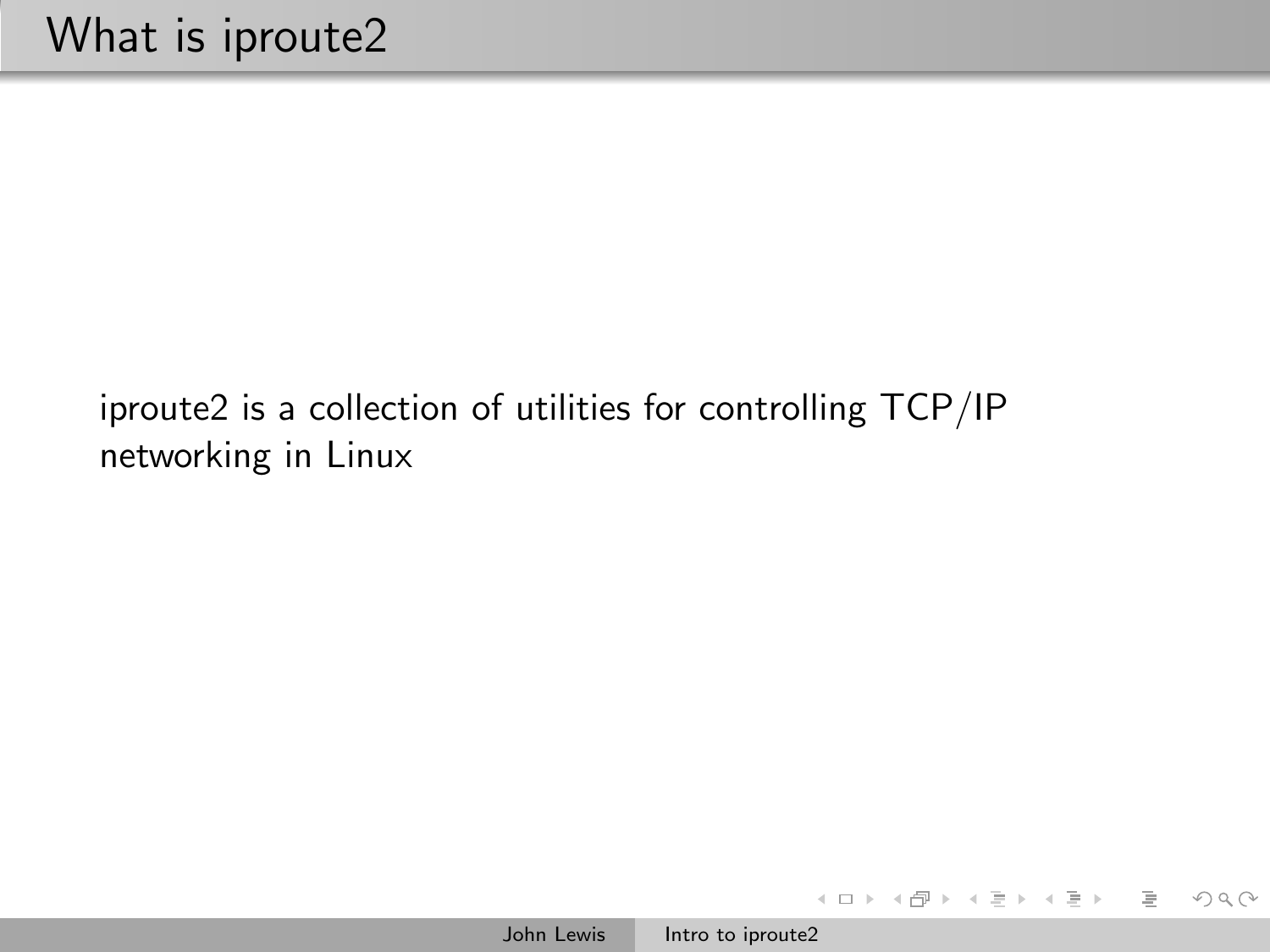- ifconfig
- route
- netstat
- arp
- rarp

イタン イミン イモン

 $\leftarrow$   $\Box$   $\rightarrow$ 

 $OQ$ 

Ξ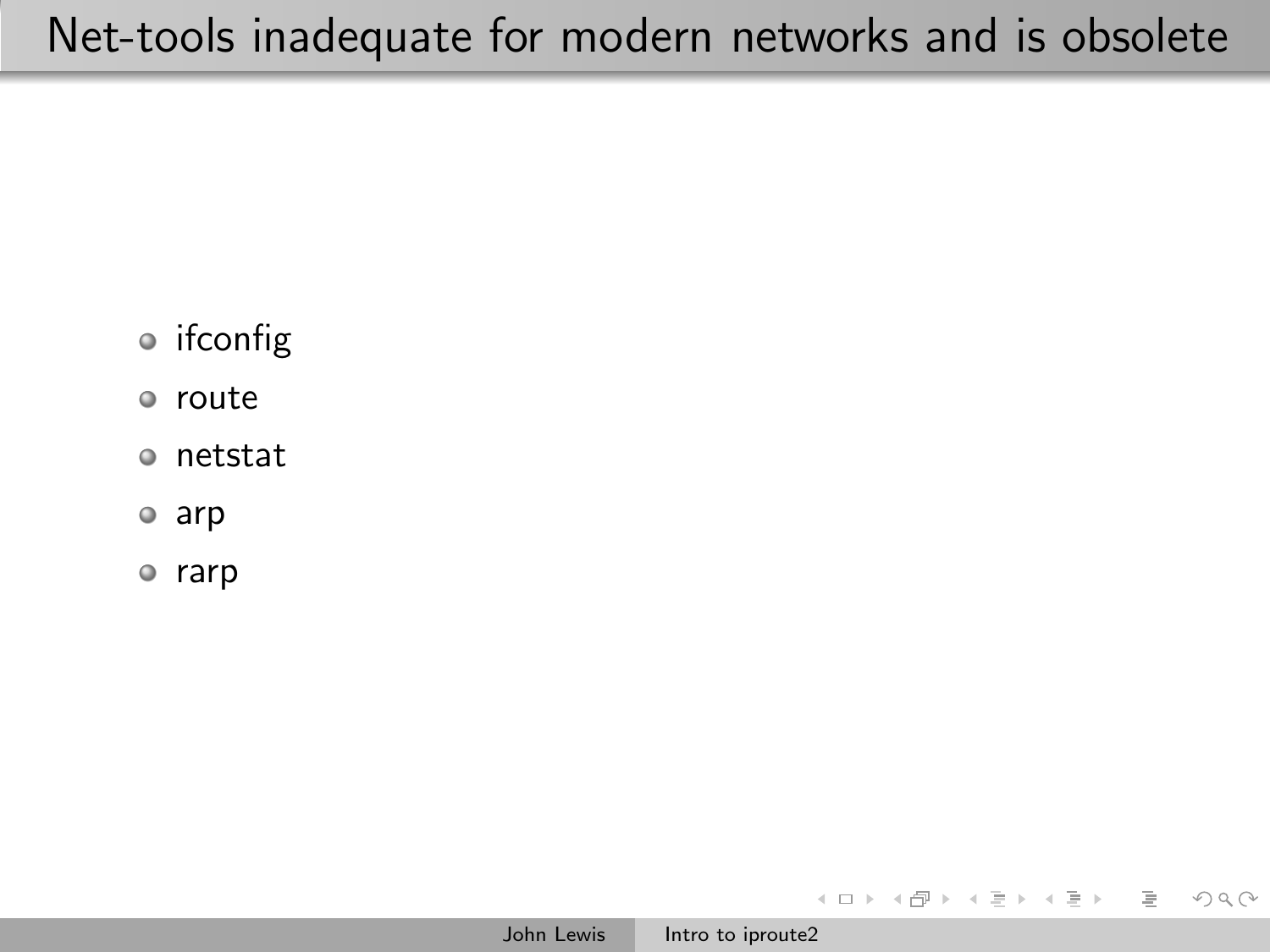• ip

- ip help
- ip link (network device)
- ip addr (IP or Ipv6 address on device)
- ip addrlabel (label configuration on protocol address)
- ip route (routing table entry)
- ip rule (rule and routing protocol entry)
- ip neigh (ARP or NDISC cache entry)

 $OQ$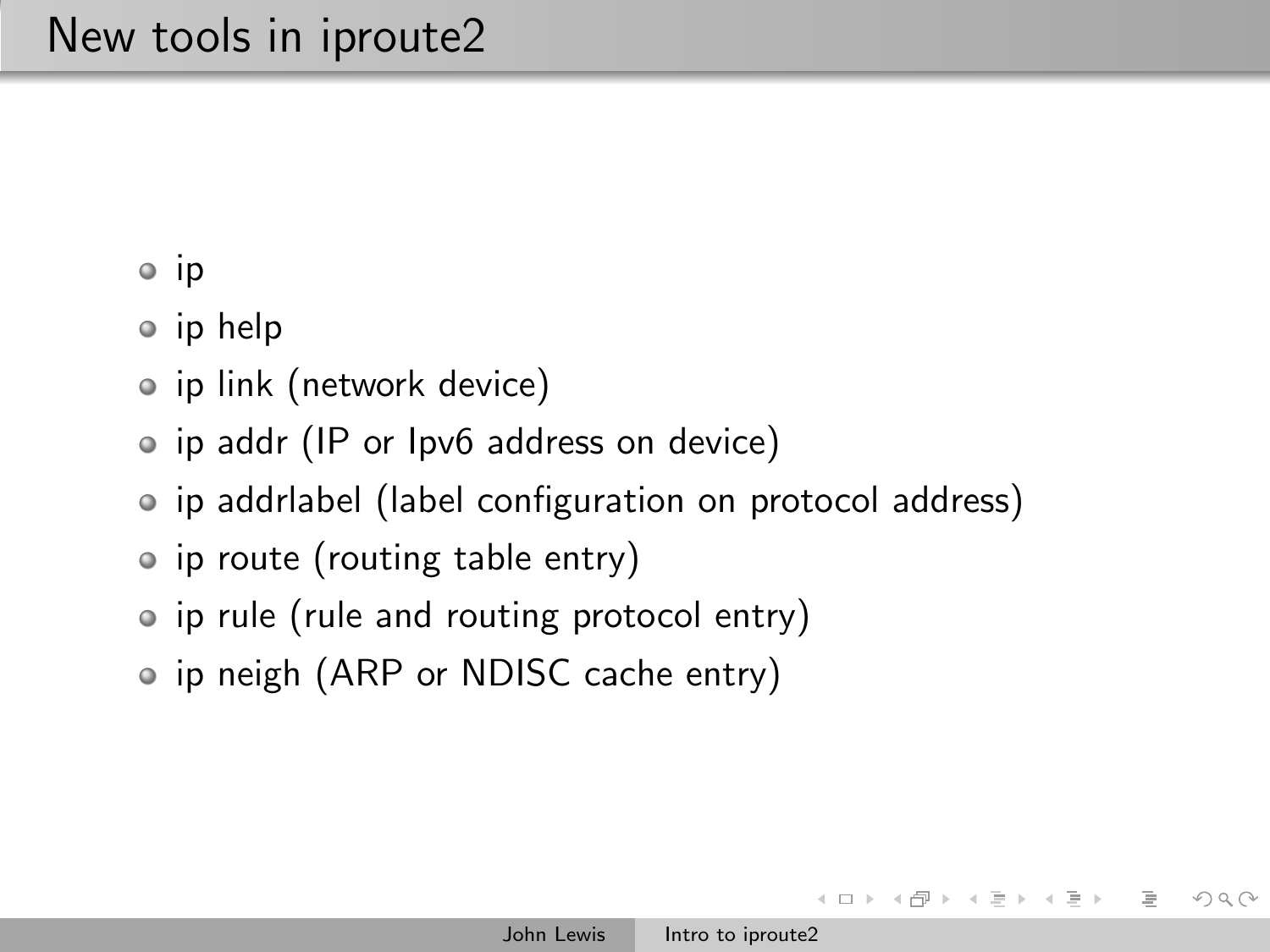- o ip tunnel (tunnel over IP)
- ip tuntap
- ip maddr (multicast address)
- ip mroute (multicast routing cache entry)
- ip monitor (show objects)
- ip xfrm
- o ss investigates sockets

 $OQ$ 

4 伊 ▶ ヨ ミ

 $\equiv$   $\rightarrow$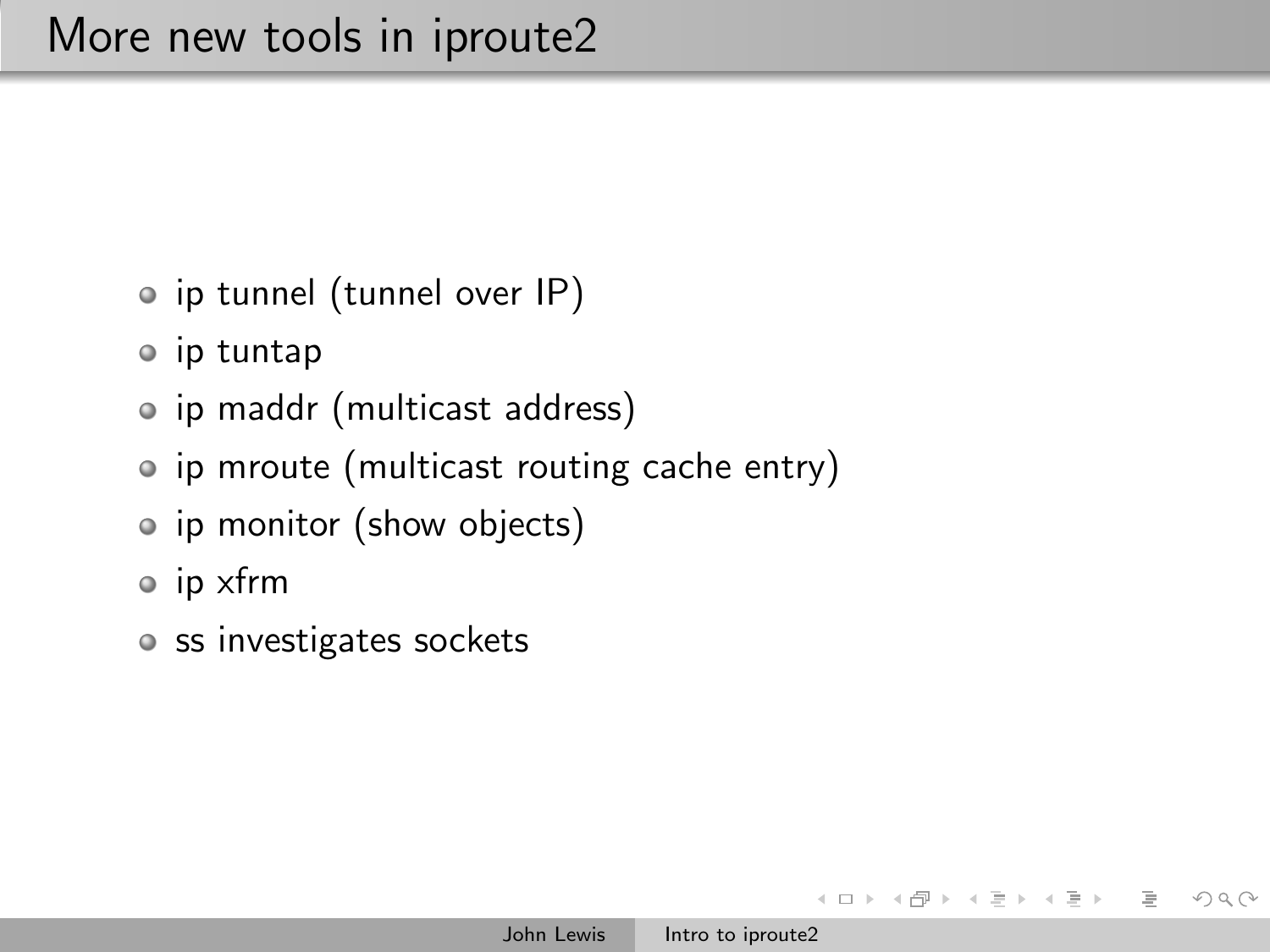- ip [options] object  $\{$  command help  $\}$
- tools are addressed as objects
- help goes at the end to get help on a specific object
- using help on ip directly gets all of the available commands
- man page not as current as ip help

 $OQ$ 

→ 何 ▶ → 手 ▶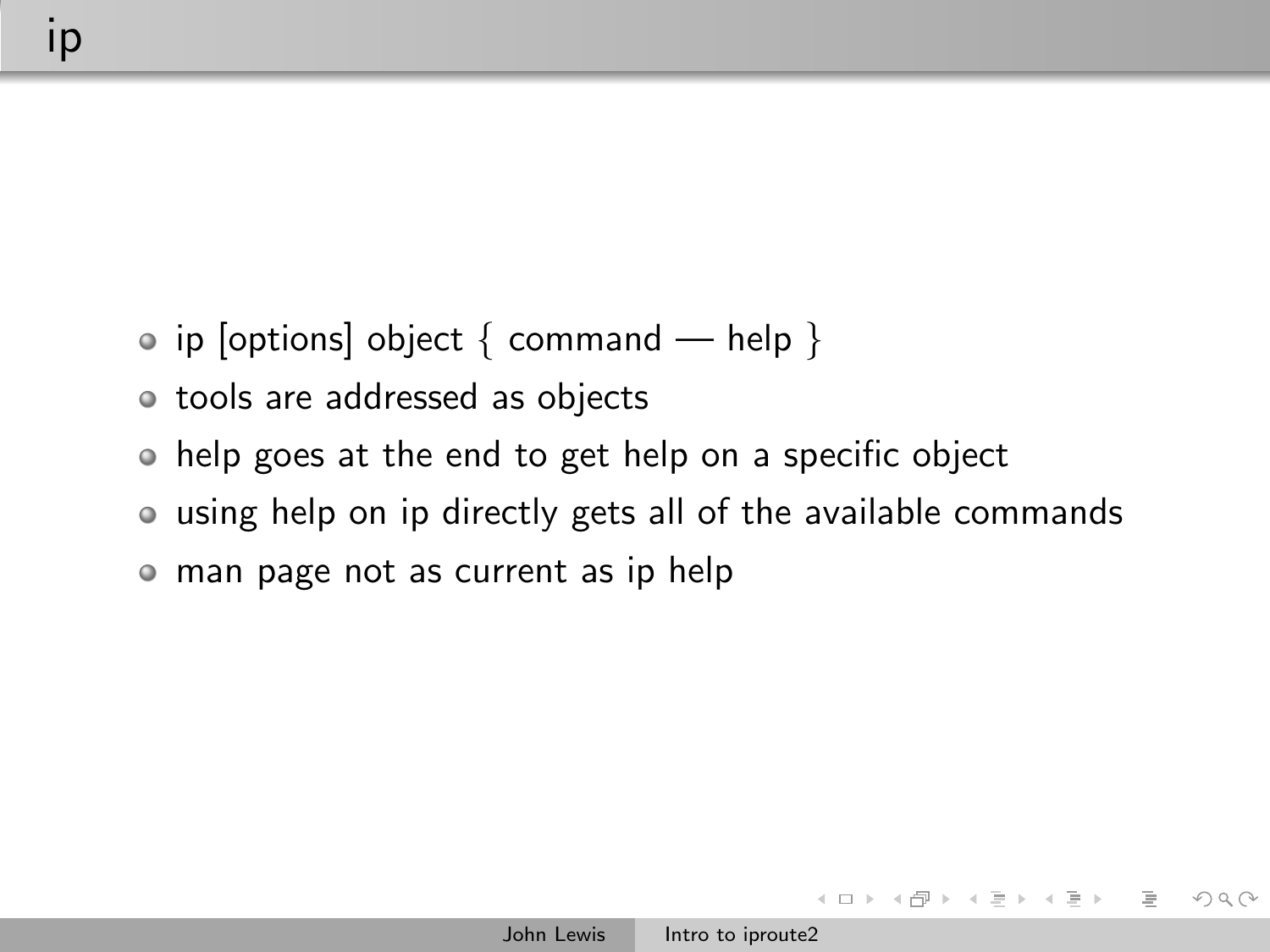- ip link modifies device state
- add device
- ip link add link [device to act on] name [name of new device]
- remove device
- ip link delete [device to act on]
- show device
- ip link show
- ip link set [device]  $\{up down arg \{on off\}\}\$

イロト イ押 トイヨ トイヨト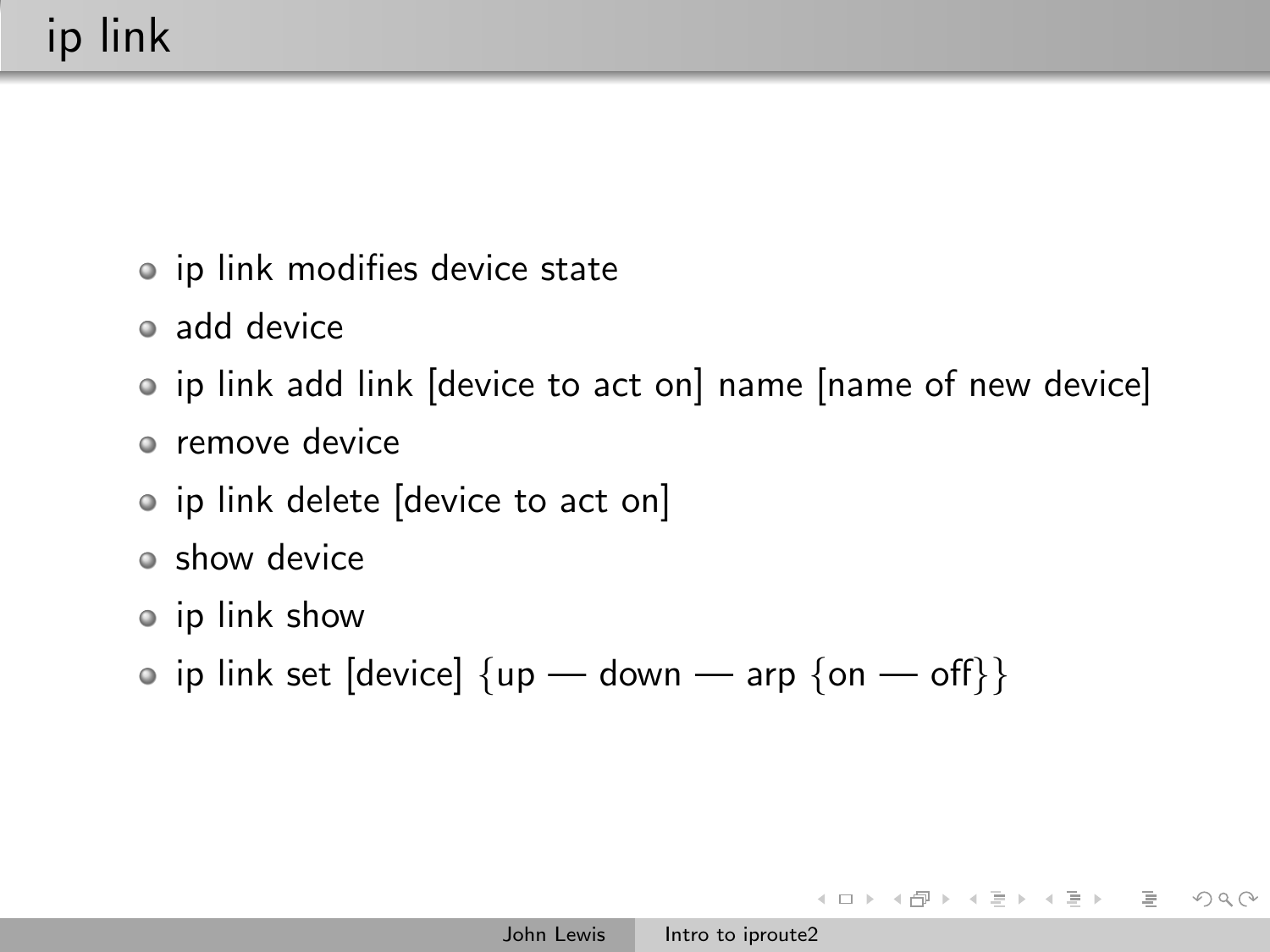- ip neigh {show flush} [target address] dev [device name] [state]
- show shows things
- flush removes things
- can be manipulated with other commands
- ip neigh  $\{$  add del change replace  $\}$   $\{$ [address] lladdr [Il address] {permanent — noarp — stale — reachable } proxy Address} dev [Device name]

イロト イ部 トイモト イモトー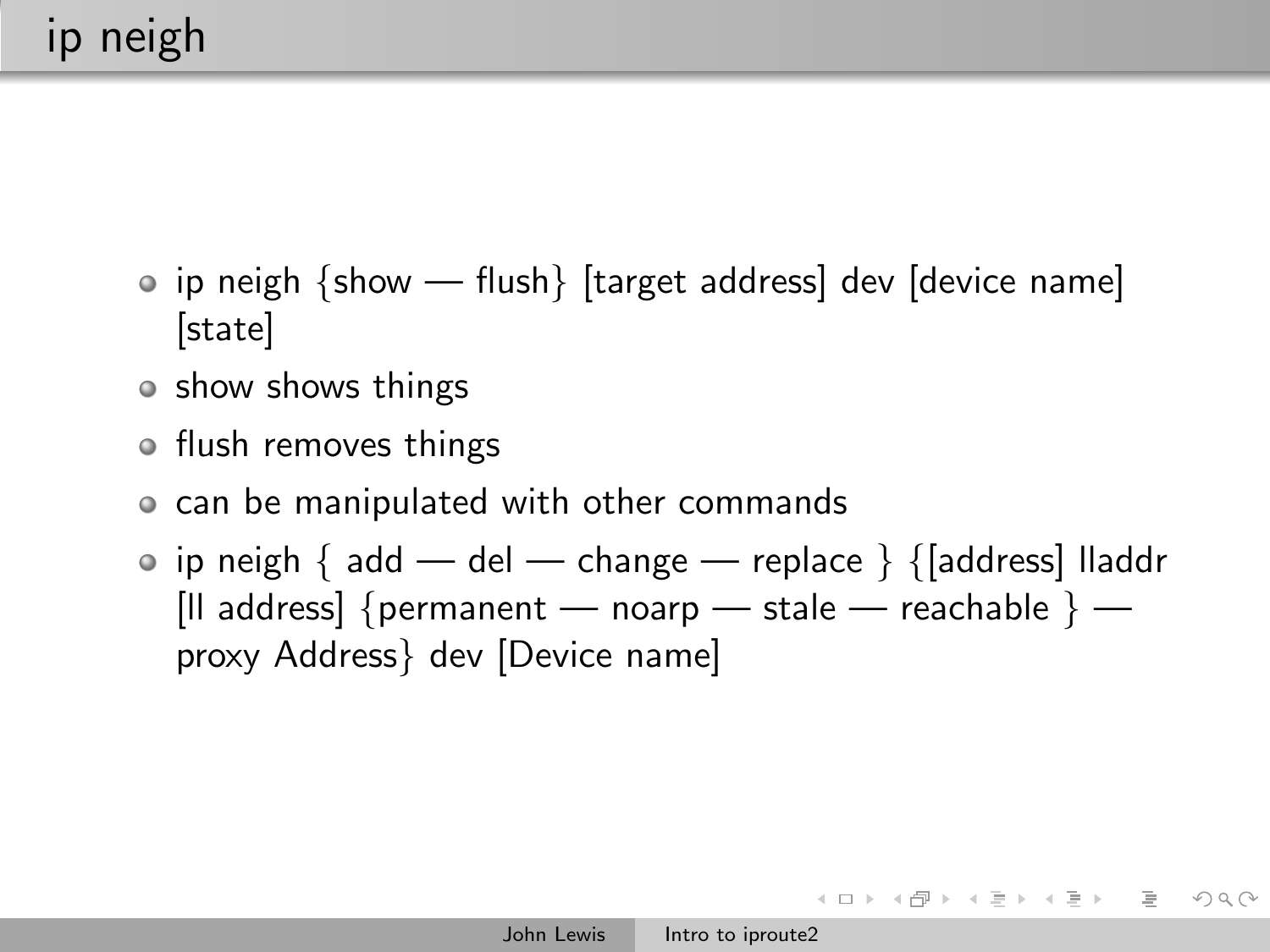- shows ip address
- ip addr add [ip address] dev [interface name]
- adds address
- ip addr del [ip address] dev [interface name]
- removes address

 $\leftarrow$   $\Box$   $\rightarrow$ 

 $\rightarrow$   $\oplus$   $\rightarrow$   $\rightarrow$   $\oplus$ 

 $\equiv$   $\rightarrow$ 

 $\equiv$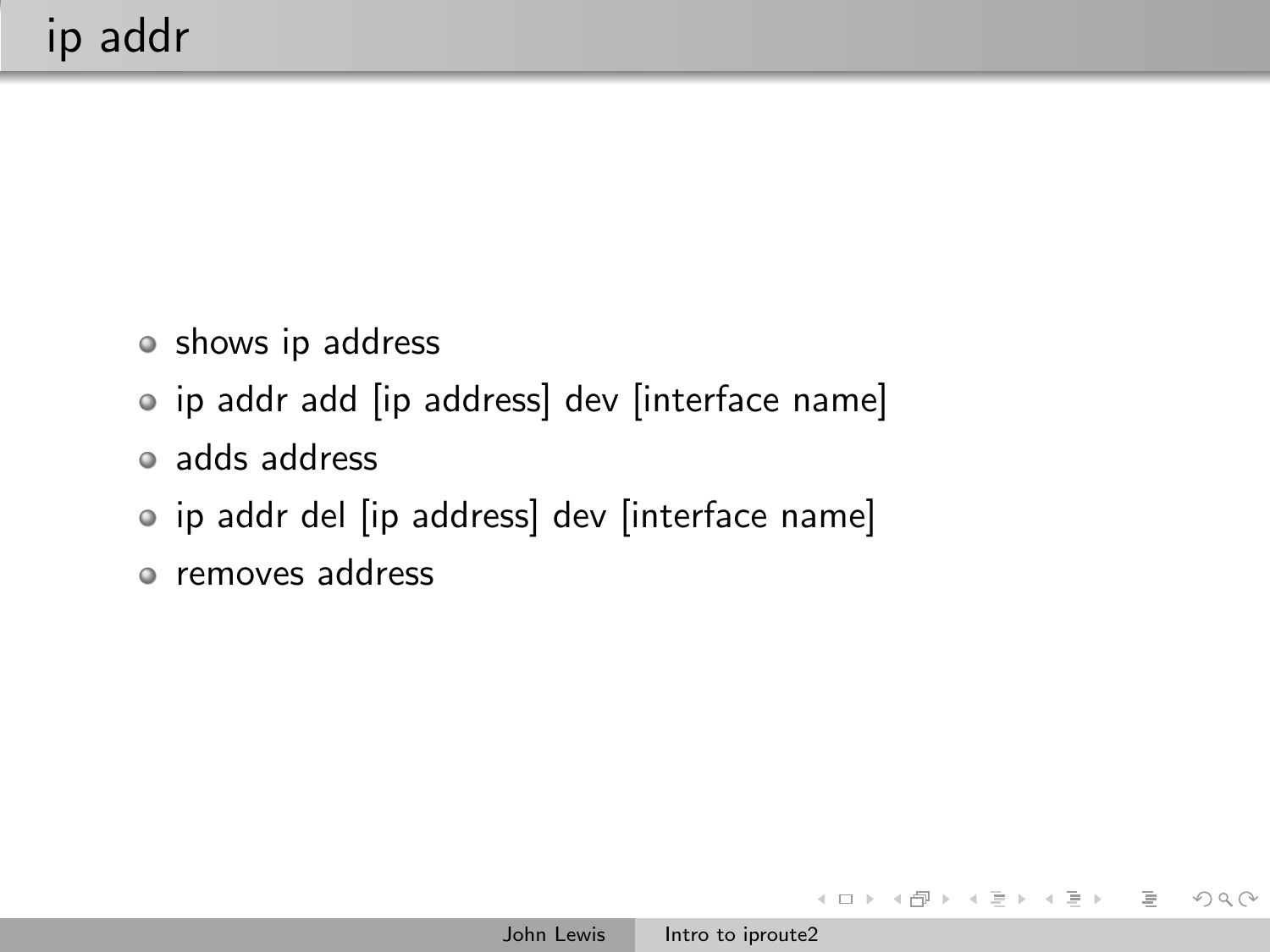- updates and displays routing table
- it is possible to have multiple named routing tables
- quagga depends on this utility
- ip route  $\{$  list flush  $\}$  [selector]
- ip route { add del change append replace monitor } [source] [next hop {via [address] — dev [interface name] — weight [number] }

イロン イ何ン イミン イミンニ ヨー の女心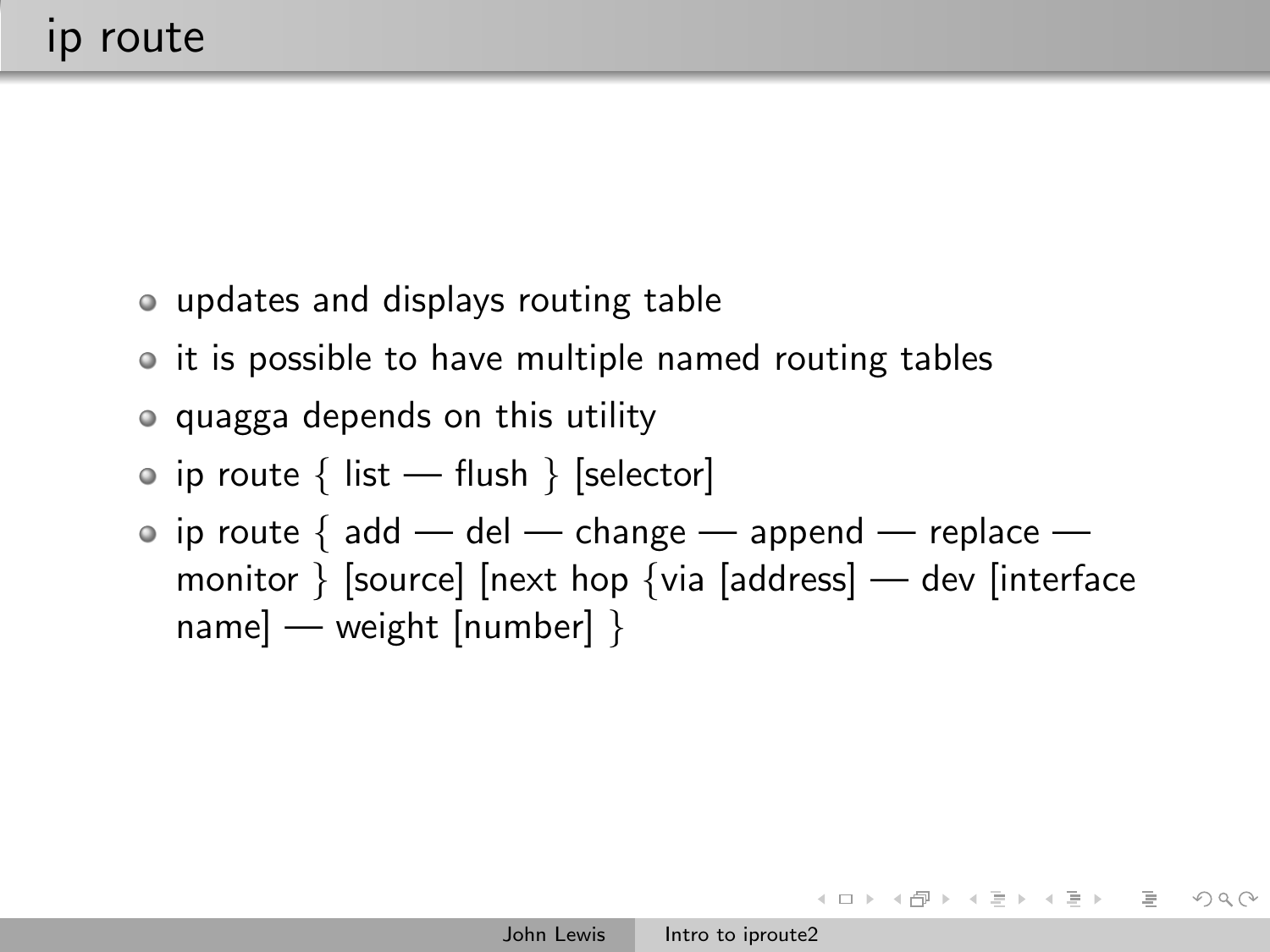- encapsulates packets in other packets
- ip tunnel  $\{$  add change del show prl  $\}$  [name of tunnel]  $[mode \{ ipip - gre - sit - isatap \}]$  [remote address] [local address] [other options]

イロト イ団ト イミト イヨト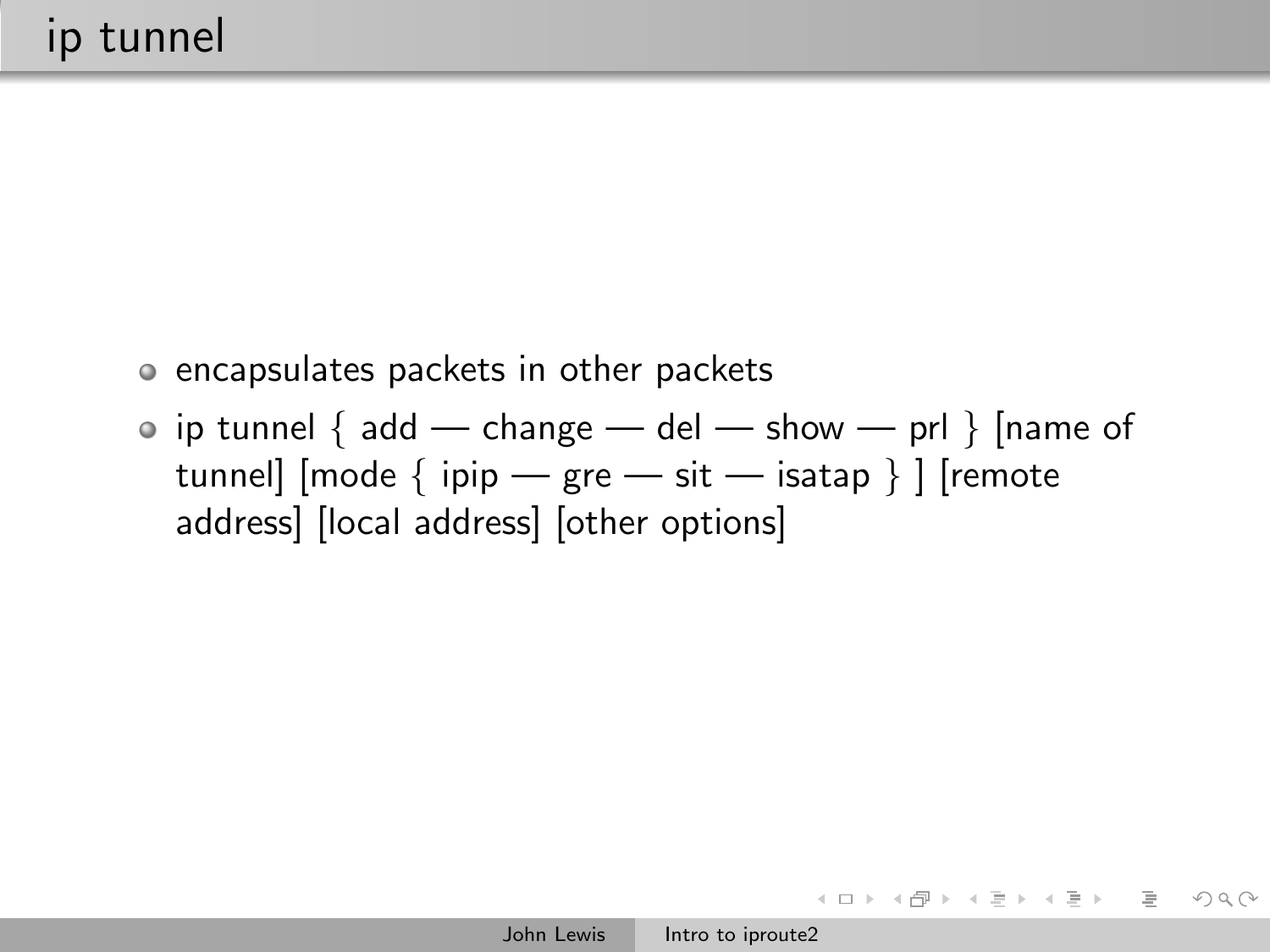- does user space networking
- allow applications to see raw network traffic at Ethernet or ip level
- $\bullet$  tap  $=$  full Ethernet frames
- $\bullet$  tun  $=$  raw packets
- $\bullet$  ip tuntap { add del } dev [device name] mode { tun tap } user [user name] group [group name] [one queue] [pi] [vnet\_hdrl

イラン イミン イミン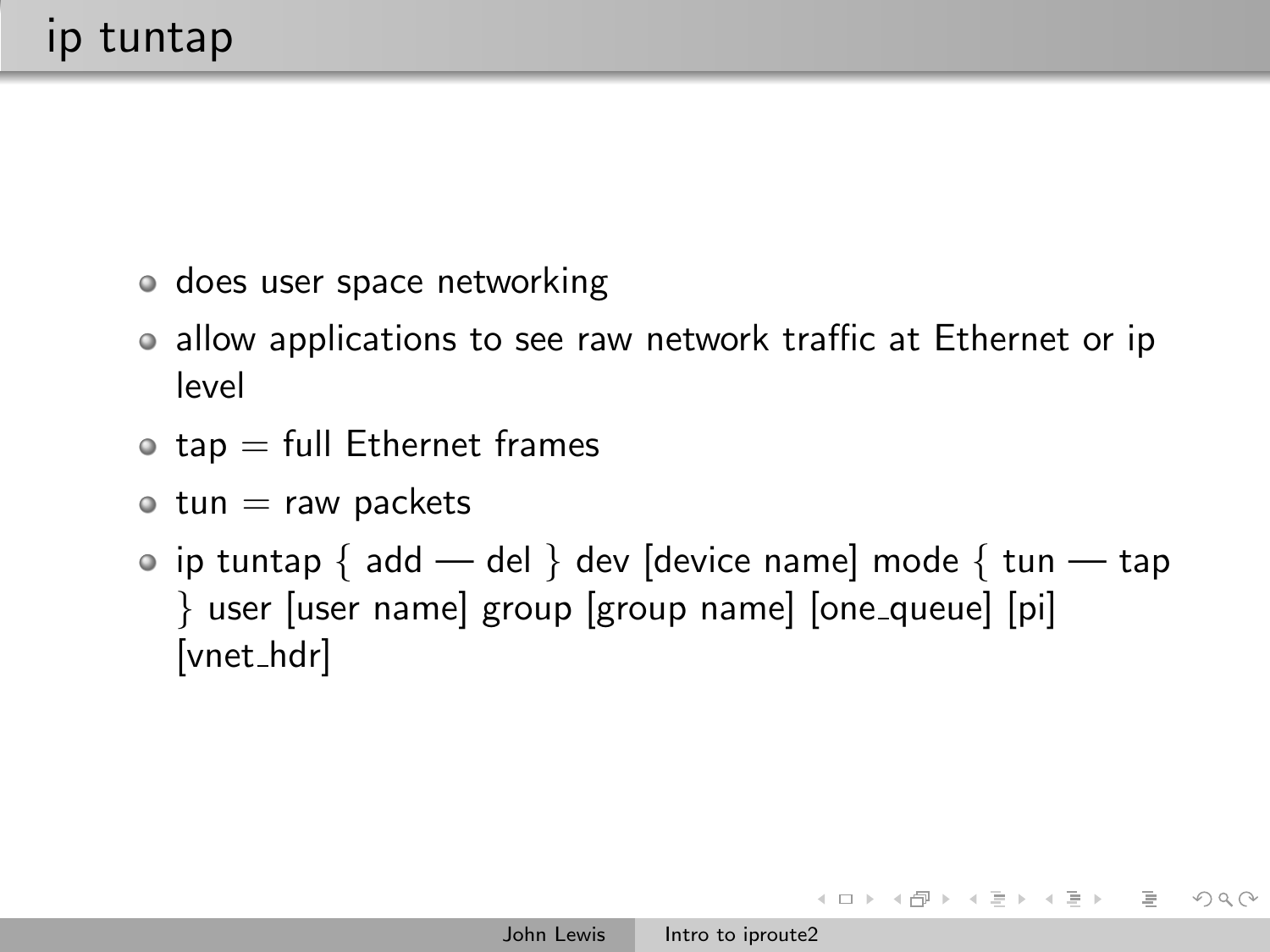- utility to investigate sockets
- can display more TCP and state information than other tools
- -a displays all sockets
- -l displays listening sockets
- -e show detailed socket information
- -m show socket memory usage
- -p show process using socket
- -s prints summary statistics
- -t TCP sockets
- -u UDP sockets
- -x Unix domain sockets

 $PQQ$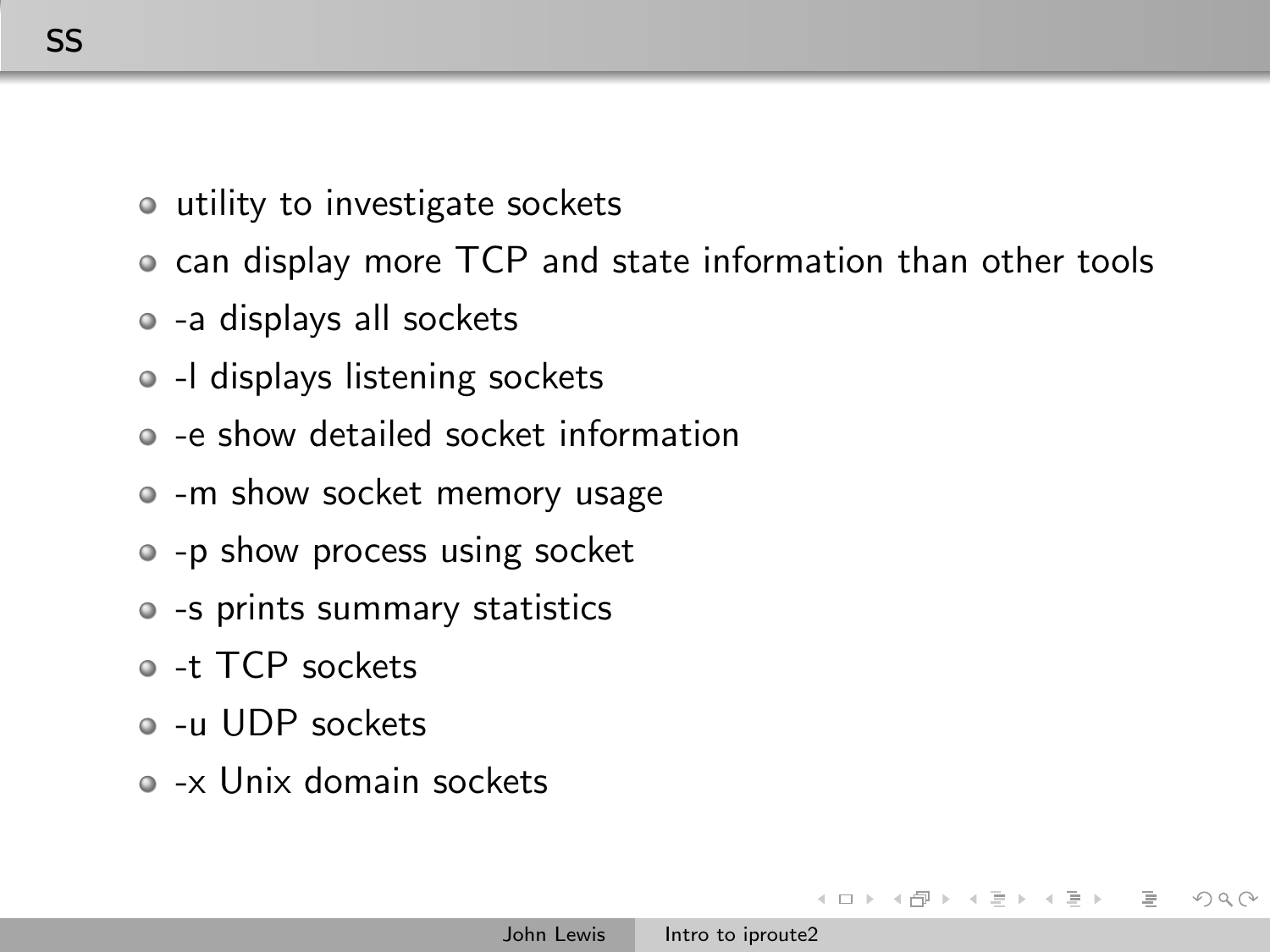```
ip help
http://backreference.org/2010/03/26/
tuntap-interface-tutorial/
http://www.linuxfoundation.org/collaborate/
workgroups/networking/iproute2
man ip
/usr/share/doc/iproute-doc/
```
 $A \oplus A \rightarrow A \oplus A$ 

 $\equiv$   $\rightarrow$